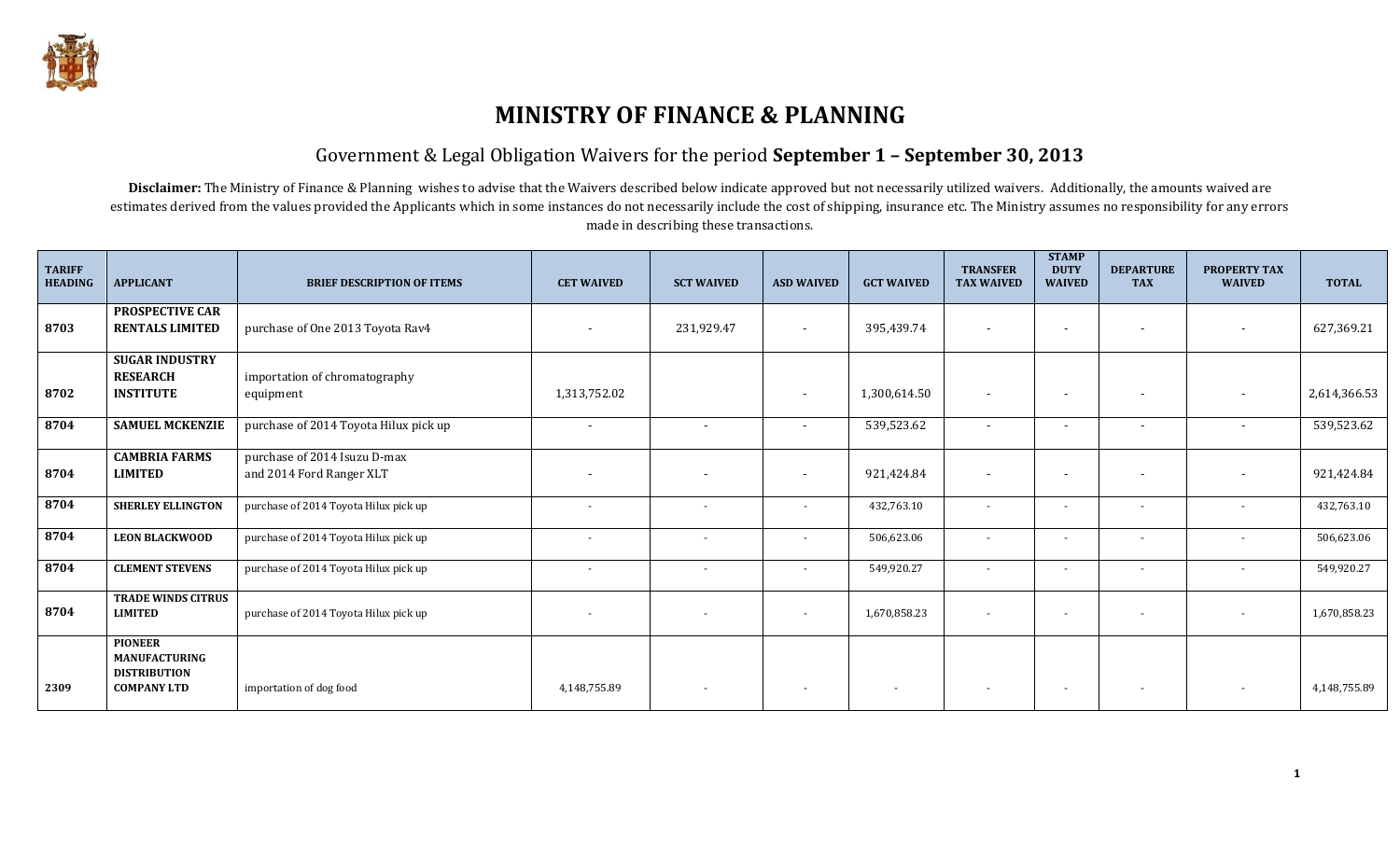

| <b>TARIFF</b><br><b>HEADING</b> | <b>APPLICANT</b>                                              | <b>BRIEF DESCRIPTION OF ITEMS</b>         | <b>CET WAIVED</b>        | <b>SCT WAIVED</b>        | <b>ASD WAIVED</b>        | <b>GCT WAIVED</b>        | <b>TRANSFER</b><br><b>TAX WAIVED</b> | <b>STAMP</b><br><b>DUTY</b><br><b>WAIVED</b> | <b>DEPARTURE</b><br><b>TAX</b> | <b>PROPERTY TAX</b><br><b>WAIVED</b> | <b>TOTAL</b> |
|---------------------------------|---------------------------------------------------------------|-------------------------------------------|--------------------------|--------------------------|--------------------------|--------------------------|--------------------------------------|----------------------------------------------|--------------------------------|--------------------------------------|--------------|
| n/a                             | <b>FACTORIES</b><br><b>CORPORATION OF</b><br><b>JAMAICA</b>   | Transfer of properties                    |                          |                          | $\overline{\phantom{a}}$ | $\overline{\phantom{a}}$ | 9,650,480.00                         |                                              |                                |                                      | 9,650,480.00 |
| 8523                            | <b>E-LEARNING</b><br><b>JAMAICA</b><br><b>COMPANY LIMITED</b> | importation of CD-Rom                     | 345,690.00               |                          | $\overline{\phantom{a}}$ | 247,168.35               |                                      |                                              |                                |                                      | 592,858.35   |
| n/a                             | <b>JAMAICA</b><br>PROTECTED AREAS<br><b>TRUST</b>             | procurement of good and services          |                          |                          | $\overline{\phantom{a}}$ | 139,063.70               | $\overline{\phantom{a}}$             |                                              |                                |                                      | 139,063.70   |
| 9401,<br>9403                   | <b>LOST WORLD</b><br><b>ATTRACTION</b>                        | importation of chairs, tables, and tools  | 328,886.15               | $\overline{\phantom{a}}$ | $\overline{\phantom{a}}$ |                          | $\overline{\phantom{a}}$             |                                              |                                |                                      | 328,886.15   |
| n/a                             | <b>JAMAICA PRIVATE</b><br><b>POWER COMPANY</b>                | refund on materials, spares and equipment | 2,223.67                 |                          | $\overline{\phantom{a}}$ | 997,619.84               | $\overline{\phantom{a}}$             |                                              |                                | $\overline{\phantom{a}}$             | 999,843.51   |
| 8537                            | <b>WIGTON</b><br><b>WINDFARM</b><br><b>LIMITED</b>            | importation of equipment                  |                          |                          | $\overline{\phantom{a}}$ | 571,074.89               | $\overline{\phantom{a}}$             |                                              |                                |                                      | 571,074.89   |
| 8537                            | <b>WIGTON</b><br><b>WINDFARM</b><br><b>LIMITED</b>            | importation of equipment                  | $\overline{\phantom{a}}$ | $\overline{\phantom{a}}$ |                          | 3,148,674.59             |                                      |                                              | $\overline{\phantom{a}}$       |                                      | 3,148,674.59 |
| 8701                            | <b>ERIC MCLEISH</b>                                           | importation of agricultural equipment     | $\overline{\phantom{a}}$ | $\overline{\phantom{a}}$ |                          | 381,169.88               |                                      |                                              | $\overline{\phantom{a}}$       |                                      | 381,169.88   |
| 8702                            | <b>DHANA CAR</b><br><b>RENTALS LIMITED</b>                    | purchase of five 2014 Toyota Corolla      | $\overline{\phantom{a}}$ | 892,565.28               |                          | 1,521,823.80             |                                      |                                              | $\overline{\phantom{a}}$       |                                      | 2,414,389.08 |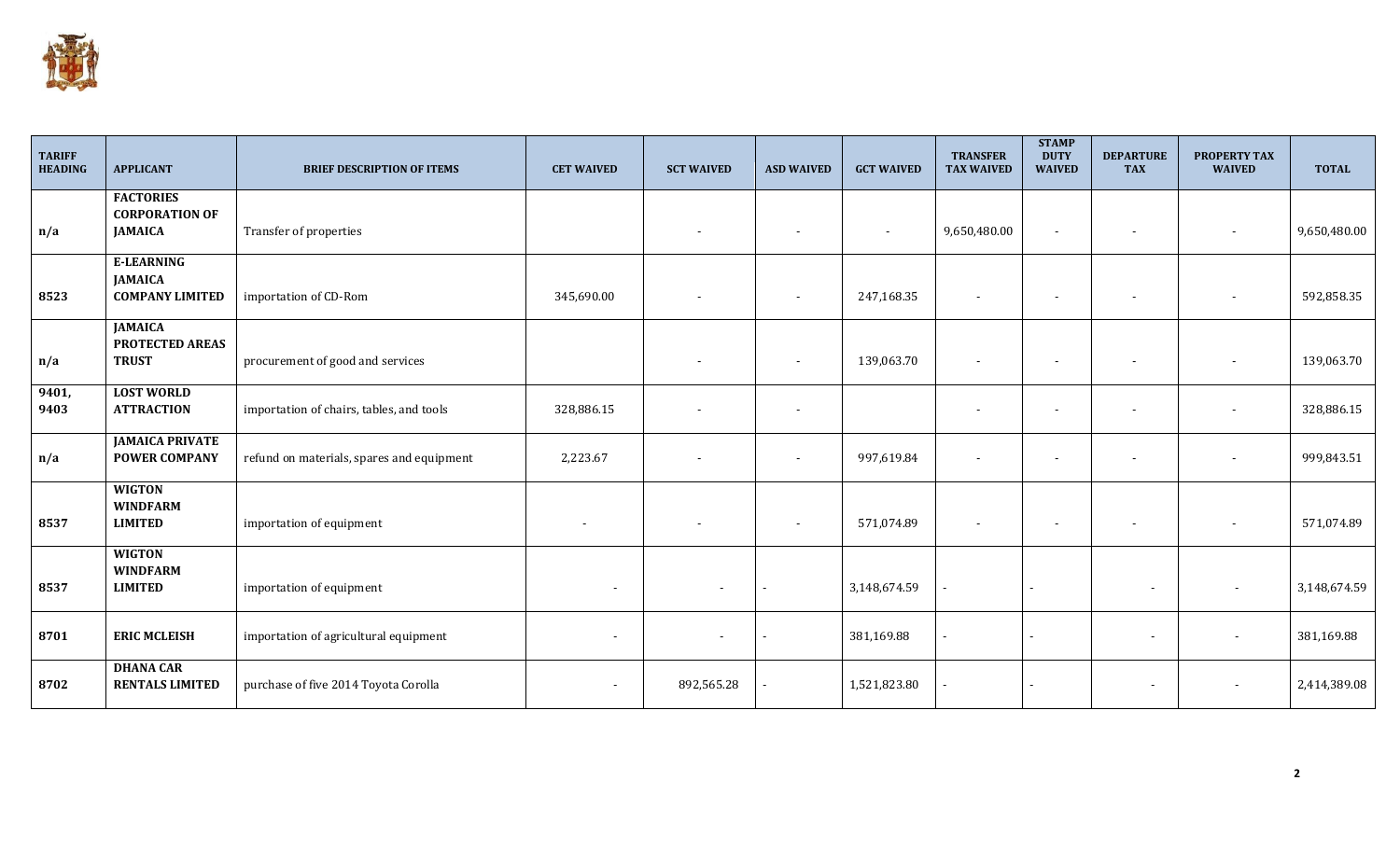

| <b>TARIFF</b><br><b>HEADING</b> | <b>APPLICANT</b>                       | <b>BRIEF DESCRIPTION OF ITEMS</b>               | <b>CET WAIVED</b>        | <b>SCT WAIVED</b>        | <b>ASD</b><br><b>WAIVED</b> | <b>GCT WAIVED</b> | <b>TRANSFER TAX</b><br><b>WAIVED</b> | <b>STAMP</b><br><b>DUTY</b><br><b>WAIVED</b> | <b>DEPARTURE</b><br><b>TAX</b> | <b>PROPERTY TAX</b><br><b>WAIVED</b> | <b>TOTAL</b>  |
|---------------------------------|----------------------------------------|-------------------------------------------------|--------------------------|--------------------------|-----------------------------|-------------------|--------------------------------------|----------------------------------------------|--------------------------------|--------------------------------------|---------------|
| 9401,<br>9403,                  | <b>LOST WORLD</b><br><b>ATTRACTION</b> | importation of chairs, tables, and tools        | 357,599.19               | $\overline{\phantom{a}}$ |                             |                   | $\overline{\phantom{a}}$             | $\overline{\phantom{a}}$                     |                                | $\overline{\phantom{0}}$             | 357,599.19    |
| 6506,<br>8903                   | <b>BRACO TOURS</b>                     | importation of raft, helmet, life jackets, etc. | 466,247.10               | $\blacksquare$           |                             |                   | $\overline{\phantom{a}}$             | $\overline{\phantom{a}}$                     |                                | $\overline{\phantom{a}}$             | 466,247.10    |
| 8703                            | <b>JOSEPH WILLIAMS</b>                 | importation of 2007 Mitsubishi Pajero           | 675,648.00               | 878,342.40               |                             | 516,532.90        | $\overline{\phantom{a}}$             | $\overline{\phantom{a}}$                     |                                | $\overline{\phantom{a}}$             | 2,070,523.30  |
| 8436                            | <b>STEPHAN GOLLOP</b>                  | importation of agricultural equipment           | $\overline{\phantom{0}}$ | $\blacksquare$           |                             | 668,614.18        | $\overline{\phantom{a}}$             | $\overline{\phantom{a}}$                     |                                | $\overline{\phantom{a}}$             | 668,614.18    |
| <b>TOTAL</b>                    |                                        |                                                 | 7,638,802.03             | 2,002,837.15             |                             | 14,508,909.49     | $9,650,480.00$  -                    |                                              |                                | <b>1999</b>                          | 33,801,028.66 |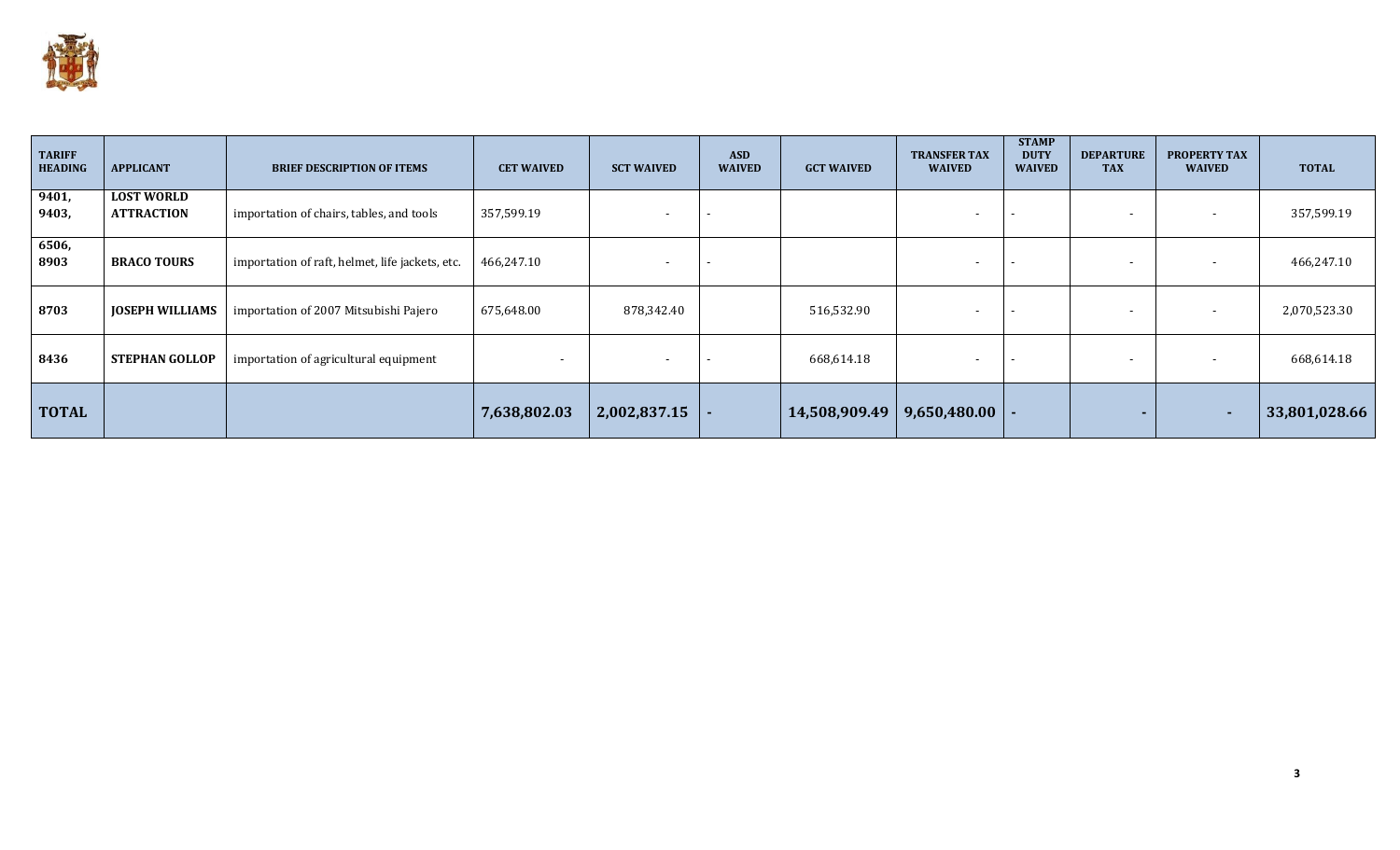

# **MINISTRY OF FINANCE & PLANNING**

### De Minimis Waivers Approved for the period **September 1 - September 31, 2013.**

Disclaimer: The Ministry of Finance & Planning wishes to advise that the Waivers described below indicate approved but not necessarily utilized waivers. Additionally, the amounts waived are estimates derived from the values provided the Applicants which in some instances do not necessarily include the cost of shipping, insurance etc. The Ministry assumes no responsibility for any errors made in describing these transactions.

| <b>TARIFF</b><br><b>HEADING</b> | <b>APPLICANT</b>                                                    | <b>BRIEF DESCRIPTION</b><br><b>OF ITEMS</b> | <b>CET WAIVED</b> | <b>SCT WAIVED</b>        | <b>ASD WAIVED</b>        | <b>GCT WAIVED</b>        | <b>TRANSFER TAX</b><br><b>WAIVED</b> | <b>STAMP DUTY</b><br><b>WAIVED</b> | <b>DEPARTURE TAX</b><br><b>WAIVED</b> | <b>PROPERTY TAX</b><br><b>WAIVED</b> | <b>TOTAL</b> |
|---------------------------------|---------------------------------------------------------------------|---------------------------------------------|-------------------|--------------------------|--------------------------|--------------------------|--------------------------------------|------------------------------------|---------------------------------------|--------------------------------------|--------------|
| n/a                             | <b>JAMAICA FOOTBALL</b><br><b>FEDERATION</b>                        | importation of<br>tickets                   | 258,769.97        | $\overline{\phantom{a}}$ | $\overline{\phantom{a}}$ | 256,182.27               | $\overline{\phantom{a}}$             |                                    | $\sim$                                | $\blacksquare$                       | 514,952.24   |
| 8702                            | <b>GAY CLUNIS</b>                                                   | purchase of 2013<br>Honda CRV               |                   | 586,506.86               | $\overline{\phantom{a}}$ | 499,997.10               |                                      |                                    | $\overline{\phantom{a}}$              | $\blacksquare$                       | 1,086,503.96 |
| 8702                            | <b>VILMA CHARLTON</b>                                               | purchase of 2014<br>Toyota Corolla          | 298,210.38        | 357,852.46               |                          | 305,069.22               |                                      |                                    | $\overline{\phantom{a}}$              | $\blacksquare$                       | 961,132.05   |
|                                 | <b>NADINE MENDEZ</b>                                                | importation of<br>personal effects          | 459,807.87        | $\sim$                   | $\overline{\phantom{a}}$ | 455,209.79               | $\overline{\phantom{a}}$             | $\overline{\phantom{a}}$           | $\sim$                                | $\overline{\phantom{a}}$             | 915,017.67   |
| n/a                             | <b>MINISTRY OF</b><br><b>TRANSPORT, WORKS</b><br><b>AND HOUSING</b> | retransfer of land                          |                   | $\overline{\phantom{a}}$ |                          | $\overline{\phantom{a}}$ | 125,000.00                           | $\overline{\phantom{a}}$           | $\sim$                                | $\overline{\phantom{a}}$             |              |
| n/a                             | <b>JAMAICA FOOTBALL</b><br><b>FEDERATION</b>                        | importation of<br>tickets                   | 248,072.16        | $\overline{\phantom{a}}$ |                          | 245,591.44               |                                      |                                    | $\overline{\phantom{a}}$              | $\blacksquare$                       | 493,663.60   |
| <b>TOTAL</b>                    |                                                                     |                                             | 1,264,860.38      | 944,359.32               | $\sim$                   | 1,762,049.82             | 125,000.00                           | ж.                                 | ж.                                    | . —                                  | 3,971,269.52 |